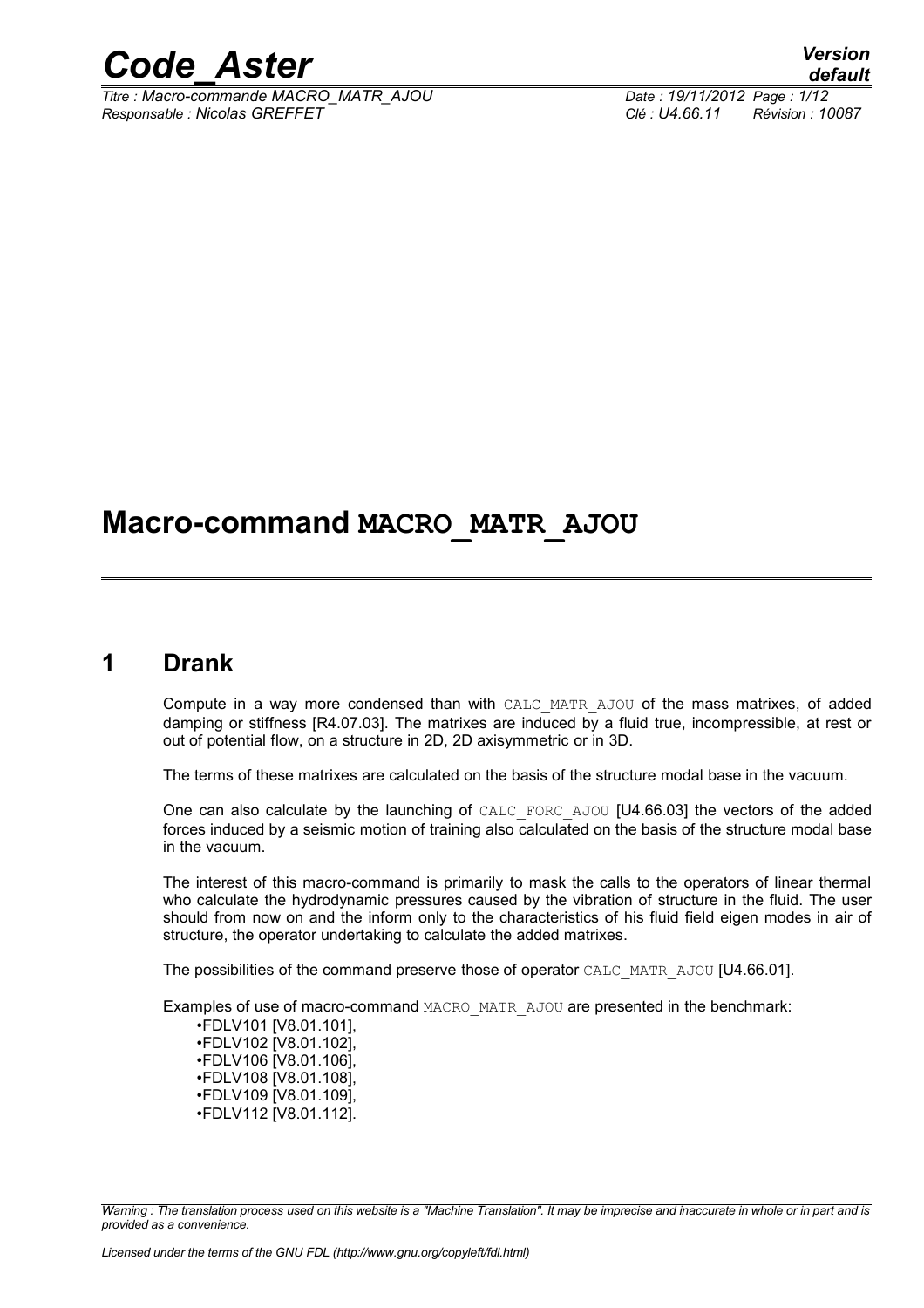*Titre : Macro-commande MACRO\_MATR\_AJOU Date : 19/11/2012 Page : 2/12 Responsable : Nicolas GREFFET Clé : U4.66.11 Révision : 10087*

# *default*

# **2 Syntax**

MACRO\_MATR\_AJOU ( ♦MAILLAGE= netted [mesh] fluid  $\bullet$ GROUP MA FLUIDE= [gr\_ma]  $\bullet$ GROUP MA INTERF=  $\qquad \qquad$  interf  $\qquad \qquad$  [gr\_ma] ♦MODELISATION = "3D" /"PLANE" /"AXIS"  $FLUIDE = \_F$  (  $\bullet$  RHO= rho [R]  $\Diamond$  TOUT= ◊GROUP\_MA= grma [group\_ma] ◊MAILLE= nets [mesh] )  $\triangleleft$ DDL IMPO = F (  $\triangleleft$ /PRES FLUIDE = pfluide [R] /PRES SORTIE = psortie [R] /NOEUD = node [node]<br>/GROUP NO = qrno [gr /GROUP NO = grno [group no] )  $\Diamond$  ECOULEMENT = F (  $\Diamond$  VNOR 1 = vnor1 [R]  $\sqrt[6]{}$  VNOR\_2 = vnor2 [R]<br>  $\bullet$  GROUP MA 1 = grma1 [gro  $\bullet$  GROUP\_MA\_1 = grma1 [group\_ma]  $\bullet$  GROUP MA 2 = grma2 [group\_ma]  $\Diamond$  POTENTIEL = phi [evol ther] ) ♦/MODE\_MECA=modes [mode\_meca] /DEPL IMPO = chamno [cham\_no\_DEPL\_R] /MODELE GENE = modgen = = [modele gene] ◊ NUME\_DDL\_GENE = numgen [nume\_ddl\_gene] ◊ DIST\_REFE =/distance [R] /1.0 D-2 [DEFAULT] ♦ | MATR\_MASS\_AJOU=massaj [matr asse gene R] | MATR\_RIGI\_AJOU=rigiaj [matr\_asse\_gene\_R] | MATR\_AMOR\_AJOU=amoraj [matr asse\_gene\_R] ◊/MONO\_APPUI= "/MODE\_STAT  $OUT' = mode$  = mode = [mode meca] ◊ FORC\_AJOU = \_F ( ◊ NOEUD= No [l\_noeud] ◊ GROUP\_NO= grno [l\_group\_no]  $\bigcirc$ DIRECTION= direction  $\bigcirc$  [1 R] ♦VECTEUR= vector [vect\_asse\_gene]  $\ddot{\phantom{a}}$ ◊SOLVEUR to =voir [U4.50.01]  $\Diamond$ INFO =/1 [DEFAULT]

*Warning : The translation process used on this website is a "Machine Translation". It may be imprecise and inaccurate in whole or in part and is provided as a convenience.*

*Licensed under the terms of the GNU FDL (http://www.gnu.org/copyleft/fdl.html)*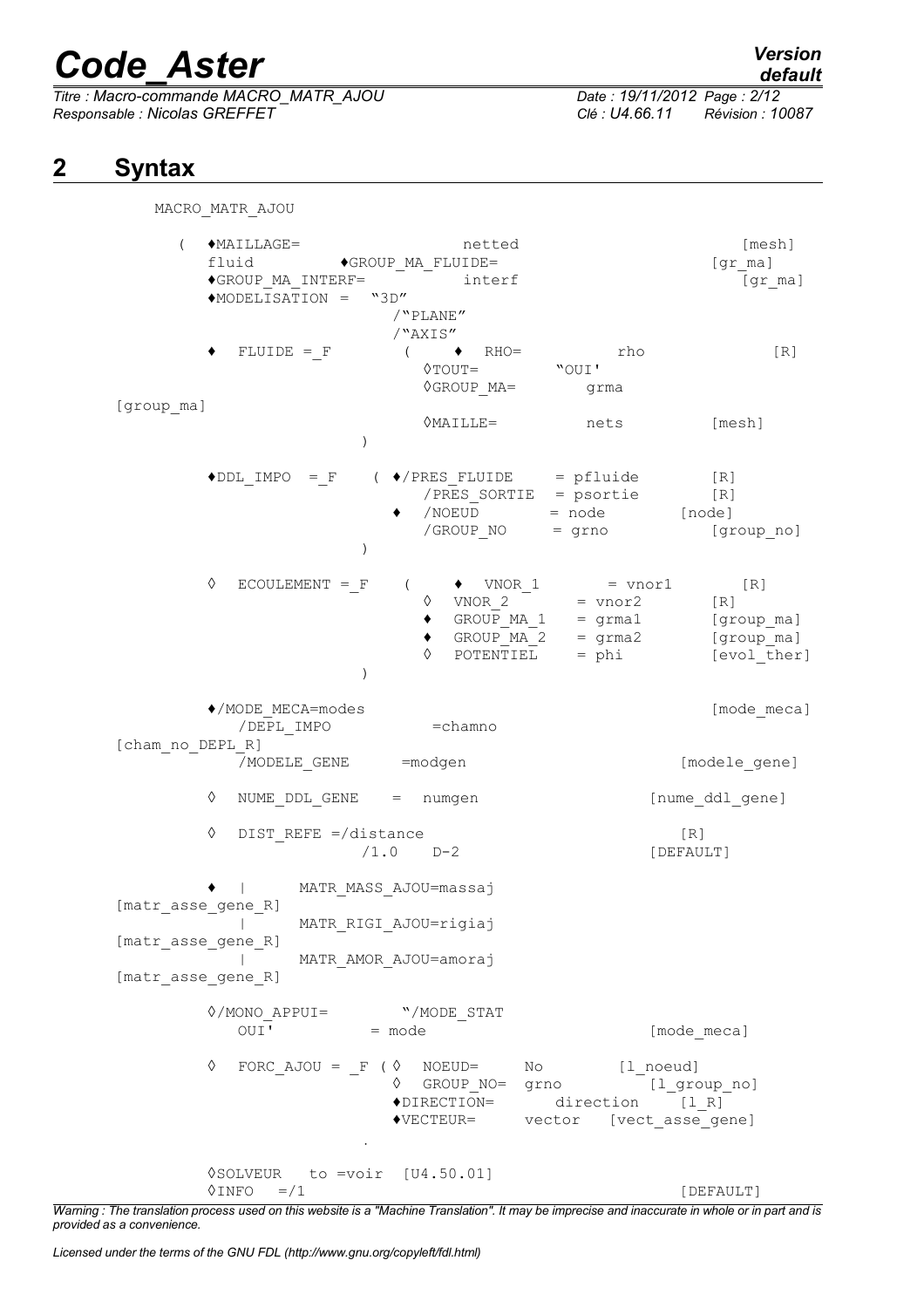# **Code Aster**

Titre : Macro-commande MACRO\_MATR\_AJOU Responsable : Nicolas GREFFET

Date: 19/11/2012 Page: 3/12 Clé : U4.66.11 Révision : 10087

| ′2                          |                |           |
|-----------------------------|----------------|-----------|
| $ONOEUD DOUBLE =$           | "OUI'<br>"NON" | [DEFAULT] |
| $\Diamond AVEC MODE STATE/$ | "OUI'<br>"NON" | [DEFAULT] |

# **Contents**

 $\left( \right)$ 

| 3.90pérandes MATR_MASS_AJOU/MATR_AMOR_AJOU/MATR_RIGI_AJOU6                  |
|-----------------------------------------------------------------------------|
|                                                                             |
|                                                                             |
|                                                                             |
|                                                                             |
|                                                                             |
|                                                                             |
|                                                                             |
| 3.15Forces added due to the seismic motion of training: key word FORC_AJOU8 |
|                                                                             |
|                                                                             |
|                                                                             |
|                                                                             |
|                                                                             |

#### Warning : The translation process used on this website is a "Machine Translation". It may be imprecise and inaccurate in whole or in part and is provided as a convenience.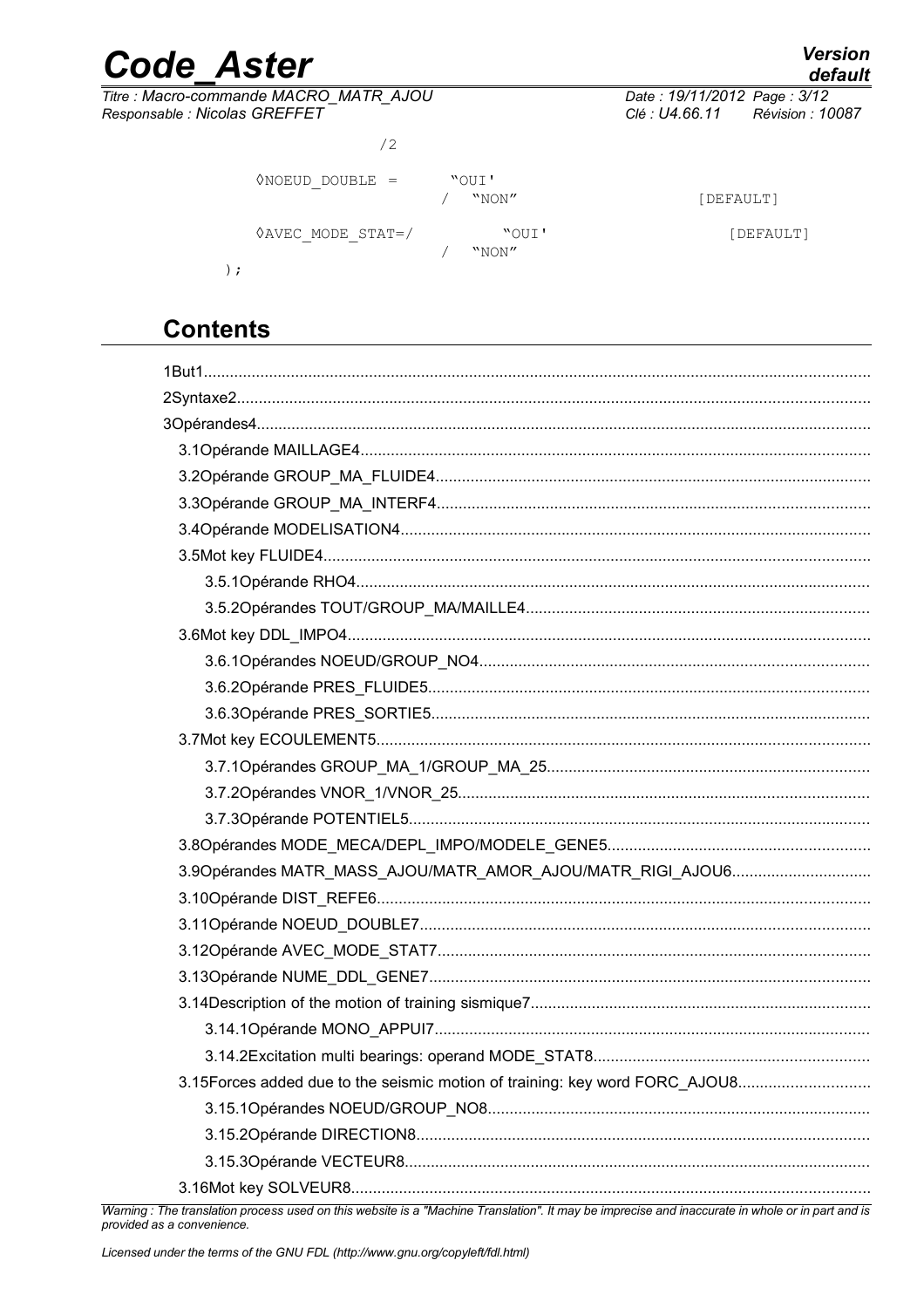*default*

| Titre : Macro-commande MACRO_MATR_AJOU                                                       | Date: 19/11/2012 Page: 4/12     |  |
|----------------------------------------------------------------------------------------------|---------------------------------|--|
| Responsable : Nicolas GREFFET                                                                | Clé : U4.66.11 Révision : 10087 |  |
|                                                                                              |                                 |  |
|                                                                                              |                                 |  |
|                                                                                              |                                 |  |
| 5.1 Exemple 1: Computation of the added mass matrix of a structure made up of two concentric |                                 |  |
|                                                                                              |                                 |  |
|                                                                                              |                                 |  |

*Warning : The translation process used on this website is a "Machine Translation". It may be imprecise and inaccurate in whole or in part and is provided as a convenience.*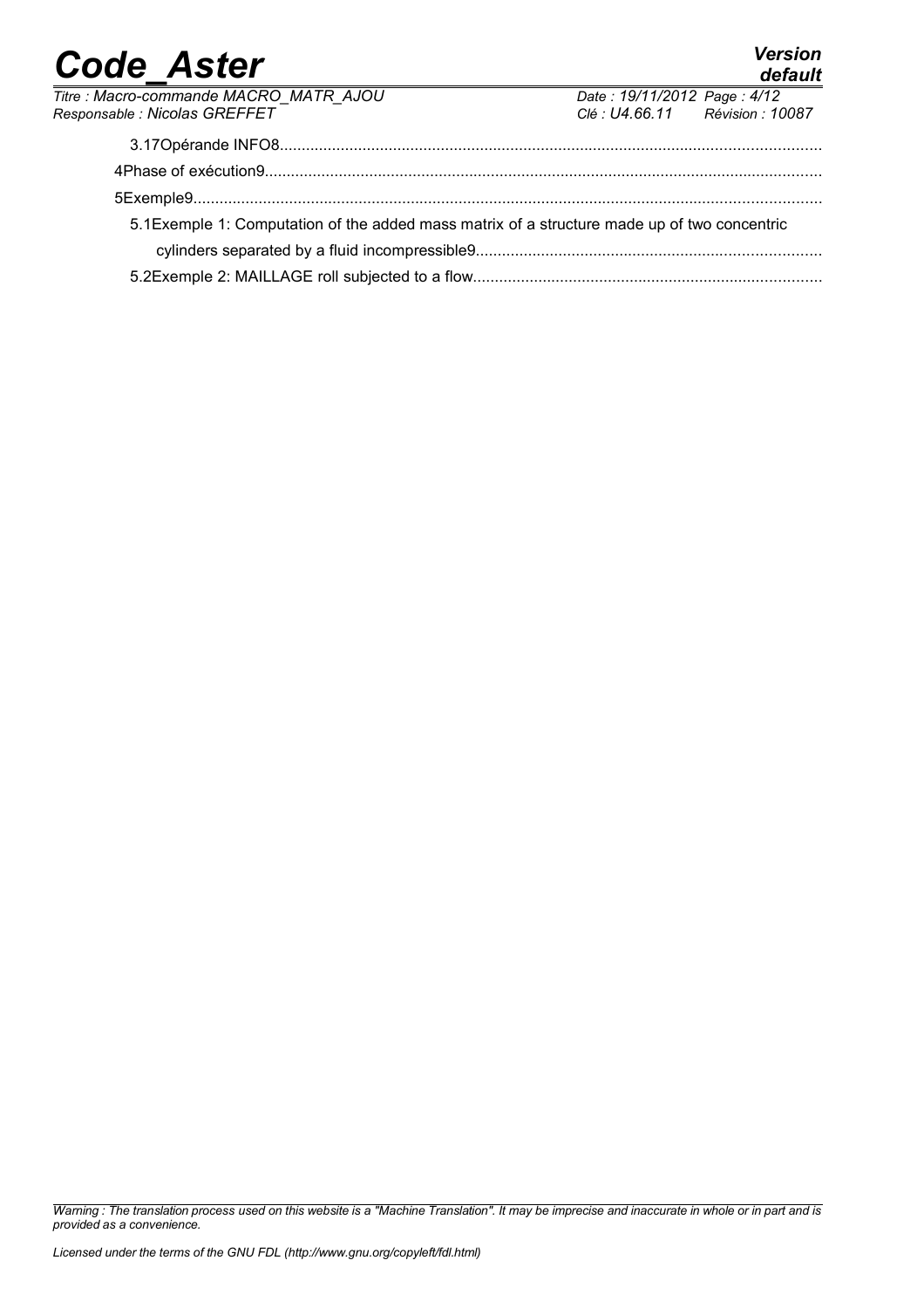*Titre : Macro-commande MACRO\_MATR\_AJOU Date : 19/11/2012 Page : 5/12 Responsable : Nicolas GREFFET Clé : U4.66.11 Révision : 10087*

# **3 annulaire11**

### **3.1 Operands Operand**

Name of the mesh containing the fluid field and the fluid interface/structure. This mesh can also include structure.

### **3.2 Operand GROUP\_MA\_FLUIDE**

 $GROUP$  MA FLUIDE = fluid

Mesh groups (meshes plane in 2D and 2D axisymmetric, meshes voluminal in 3D) representing the fluid field acting on the structure studied.

### **3.3 Operand GROUP\_MA\_INTERF**

♦GROUP\_MA\_INTERF = interf

Mesh groups representing the interface enters the fluid and the structure (meshes plane or telegraphic). It should be stressed that this mesh group can be one of those used to model the surface of structure, in particular if this one is modelled by shell elements. It is not always necessary to create a specific mesh group of interface with meshes except for whole.

### **3.4 Operand MODELISATION**

Type of modelization to be assigned to the fluid field and the fluid interface/structure. Currently, the modelizations "PLANE" (fluid field 2D), "3D" (voluminal fluid field) and "AXIS" (axisymmetric fluid field) are only authorized.

### **3.5 Key word FLUIDE**

Key word factor where one affects the characteristics of fluid material. If the density of the fluid varies on the fluid field, it is necessary to specify these various densities by several occurrences of the key word factor FLUIDE.

#### **3.5.1 Operand RHO**

 $\triangle$ RHO = rho

Value of the density of the fluid to be affected on the below definite topological entities.

#### **3.5.2 Operands TOUT / GROUP\_MA / MESH**

Meshes, mesh group or totality of the fluid field where one affects the RHO density .

### **3.6 Key word DDL\_IMPO**

Key word factor by which one specifies the boundary conditions of the fluid (of Dirichlet type).

#### **3.6.1 Operands NOEUD / GROUP\_NO**

Nodes or nodes groups where one imposes the boundary conditions on the fluid field.

*Warning : The translation process used on this website is a "Machine Translation". It may be imprecise and inaccurate in whole or in part and is provided as a convenience.*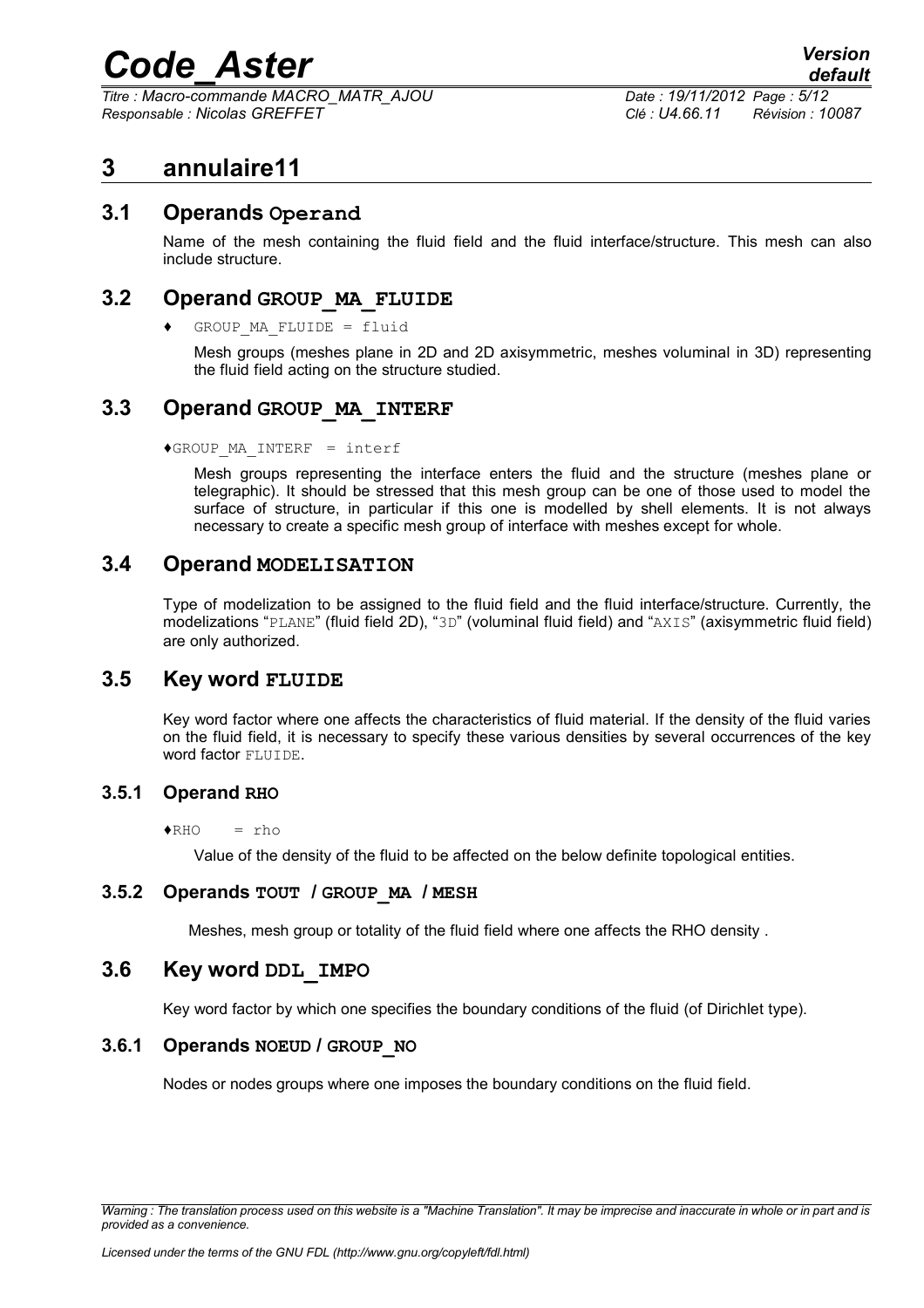*Titre : Macro-commande MACRO\_MATR\_AJOU Date : 19/11/2012 Page : 6/12 Responsable : Nicolas GREFFET Clé : U4.66.11 Révision : 10087*

#### **3.6.2 Operand PRES\_FLUIDE**

Key word under which one specifies the value that one imposes on the hydrodynamic pressure (i.e. the disturbance of pressure created by the vibration of structure) on topological entity given Ci above. This key word must appear at least once because it makes it possible to calculate the generating non stationary fields of pressure of the added mechanical magnitudes.

#### **3.6.3 Operand PRES\_SORTIE**

Pressure of output to be imposed on a permanent flow. Key word to be used (in an occurrence different from the key word factor DDL IMPO where PRES FLUIDE was used) to specify the boundary conditions on the permanent quantities to calculate (like the potential permanent fluid velocities characterizing a permanent flow disturbed by vibrations). This key word is to be used only if one wants to calculate the damping matrixes and of stiffness added which require the computation of a presumedly potential steady flow.

### **3.7 Key word ECOULEMENT**

This key word factor makes it possible to determine the boundary conditions of the Neumann type when one wants to calculate a presumedly potential permanent flow, to be able to calculate added damping and stiffness.

#### **3.7.1 Operands GROUP\_MA\_1 / GROUP\_MA\_2**

Names of the mesh groups respectively of entry and output of the fluid field where one imposes conditions normal velocity of entry or output of the fluid.

#### **3.7.2 Operands VNOR\_1 / VNOR\_2**

Actual values normal velocities of the fluid respectively at the entry and the exit of the fluid field.

#### **3.7.3 Operand POTENTIEL**

Name given by the user to the potential permanent fluid velocities if he wants possibly post-to treat it.

## **3.8 Operands MODE\_MECA / DEPL\_IMPO / MODELE\_GENE**

 $\triangle$ /MODE MECA = dynamic

Modes modes calculated on the model structure. If there are several nonrelated structures immersed in the same fluid, for which one wants to determine the added matrixes including the terms of coupling by the fluid, the model structure which one defines gathers the totality of immersed structures. The modes used by the operator are the modes calculated for total structure.

 $/$ DEPL IMPO = chamno

Fields at nodes of displacements affected on nodes groups defining the fluid interface/structure. By affecting such a field of displacement on (S) the group (S) of nodes of interface thanks to operator CREA\_CHAMP, one can for example easily simulate modes of rigid body of structures. This operand is to be used if one wants to estimate the terms of the added matrixes and coupling for a plane geometry **without doing as a preliminary modal computation** of structure in the vacuum, and that one wants to affect these terms in discrete elements (modelization  $DIS$  T). Operand INFO must imperatively be active to visualize the calculated terms.

*Warning : The translation process used on this website is a "Machine Translation". It may be imprecise and inaccurate in whole or in part and is provided as a convenience.*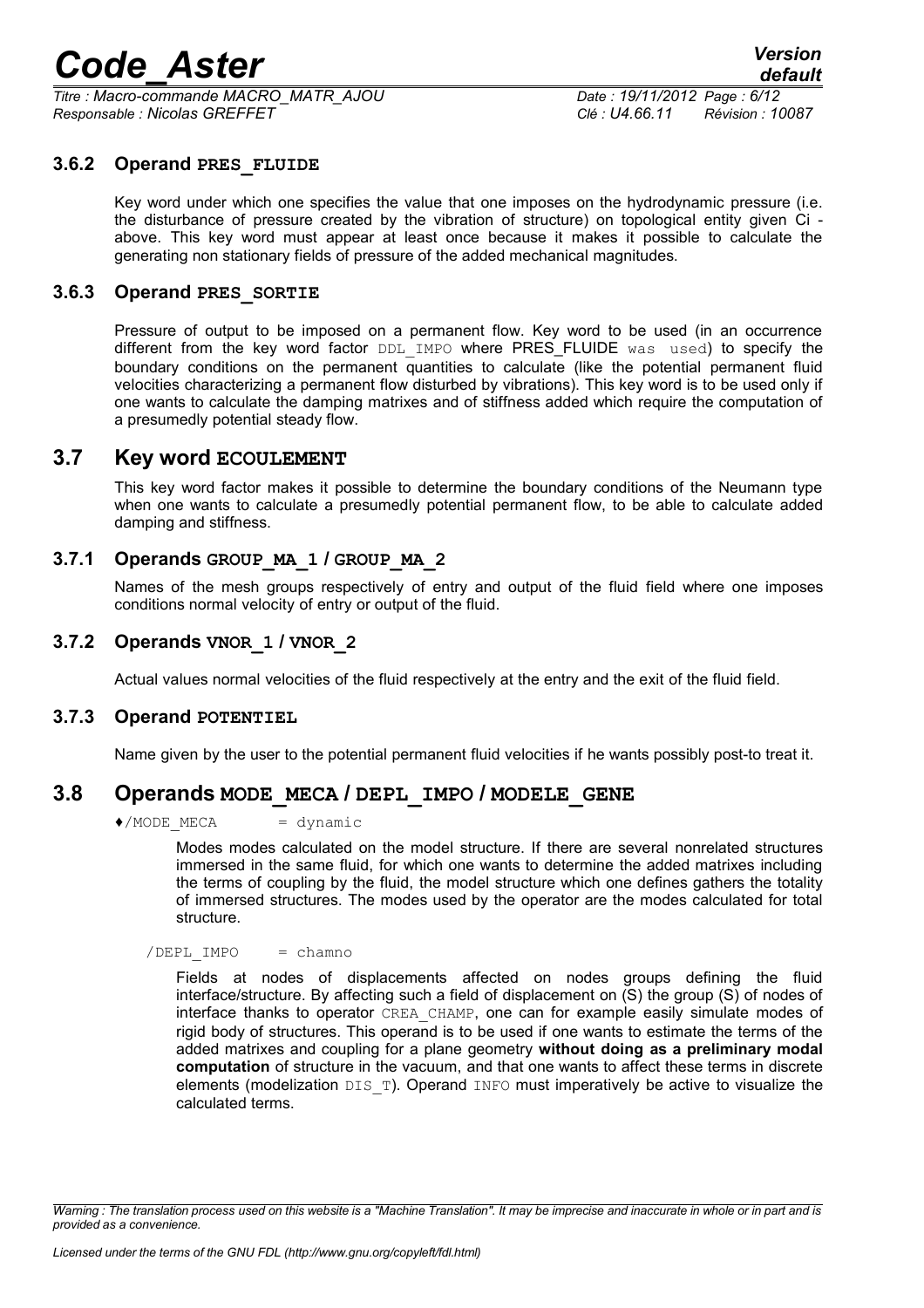*Titre : Macro-commande MACRO\_MATR\_AJOU Date : 19/11/2012 Page : 7/12 Responsable : Nicolas GREFFET Clé : U4.66.11 Révision : 10087*

#### **Caution:**

*The use of this operand excludes that from operand NUME\_DDL\_GENE . One cannot thus do modal computation, transient or harmonic by means of operand CHAM\_NO* **.** 

*Indeed, to do calculation of modes out of water, it is necessary to have a generalized mass matrix and a generalized stiffness matrix of structure. This on the structure supposes to have done a modal computation in the vacuum (what one wants precisely to avoid).*

*This operand is used ultimately only to evaluate the mass matrix, of added stiffness and damping , and to use to couple structures of type beam by discrete elements of mass, for example.*

 $/MODELE$  GENE = modgen

Generalized model built by the operator DEFI\_MODELE\_GENE [U4.65.02]. This key word is to be used when one does a calculation by dynamic substructuring, and that one wants to calculate the added mass matrix coupling the group of under - structures. In this case, the substructures can be in different mesh files, these files being able to be themselves distinct from mesh file fluid. The substructures which have a repetitivity within the fluid are to be netted only once, but one will take care on the level it fluid mesh to net all the interfaces fluid/ structure. Moreover, it is necessary to take care that the nodes of fluid interface coincide as well as possible with the nodes of structure interface, in order to be able to recopy, on the basis of geometrical criterion of proximity, the values of the fields of displacement of structure on the nodes of fluid interface (see operand DIST\_REFE).

# **3.9 Operands MATR\_MASS\_AJOU/MATR\_AMOR\_AJOU/MATR\_RIGI\_AJOU**

These keywords specify the name user of the mass matrixes, stiffness or added damping (E) that one wants to calculate. One needs at least one of these keywords to operate computation. The 3 key keys can be used simultaneously, but in the case of the use of MATR\_AMOR\_AJOU or MATR\_RIGI\_AJOU, it is necessary to inform key keys ECOULEMENT and DDL IMPO with PRES SORTIE.

### **3.10 Operand DIST\_REFE**

Outdistances reference to informing when one does a calculation of **added mass** on one modele generalized. This distance is a geometrical absolute criterion of proximity intended to recopy values of structural displacements in a fluid field, in order to solve there the equation of Laplace of the field of non stationary pressure. By default, it is equal to 10-2.

*Warning : The translation process used on this website is a "Machine Translation". It may be imprecise and inaccurate in whole or in part and is provided as a convenience.*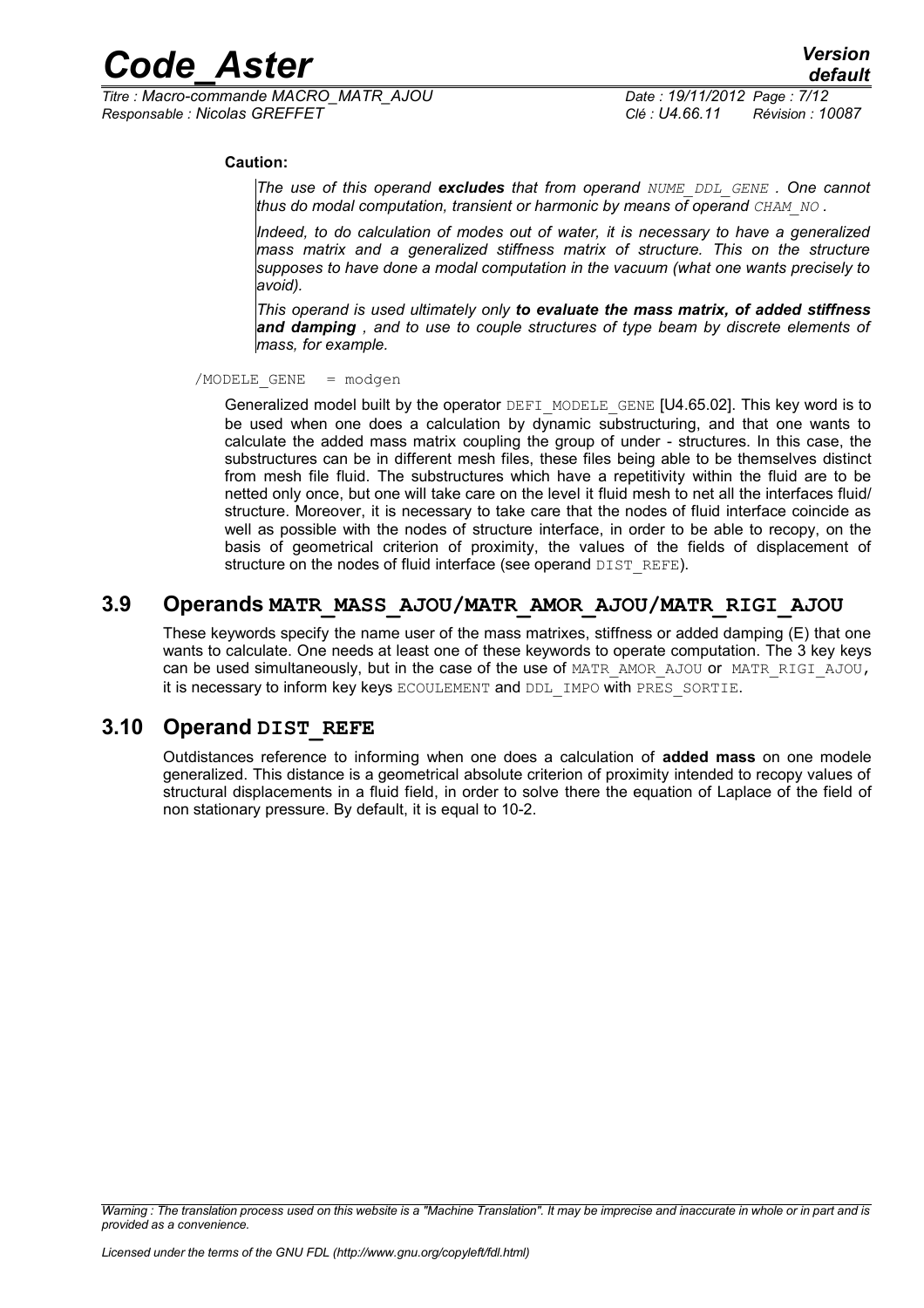*Titre : Macro-commande MACRO\_MATR\_AJOU Date : 19/11/2012 Page : 8/12 Responsable : Nicolas GREFFET Clé : U4.66.11 Révision : 10087*

## **3.11 Operand NOEUD\_DOUBLE**

◊NOEUD\_DOUBLE = "OUI'

This operand is to be used when one does a calculation of **added mass** from one modele generalized which understands substructure with a grid by a mesh telegraphic or surface (*i.e without* thickness like beam or shell) and surrounded by two fluids. One needs in this case for the level it mesh to duplicate the nodes of the fluid interfaces of those of structure, in order to be able to calculate the hydrodynamic jump of pressure on both sides of structure (cf *appears* Ci - below). **Operand** 



# **3.12 AVEC\_MODE\_STAT ◊**

AVEC MODE STAT = "NON" This

operand makes it possible to disconnect the computation of the terms of added mass on the static modes contained in the modal base of substructures in the case of a computation with one modele generalized (cf *[§* 3.8]). Operand

# **3.13 NUME\_DDL\_GENE ◊**

NUME DDL GENE = numgen generalized

Classification based on the mechanical modes of total structure. The presence of this operand makes it possible to calculate an added mass matrix of type matreasse gene R. It must be necessarily present if one wants to thereafter do modal computation, harmonic or transient. **Description** 

# **3.14 of the seismic motion of training Operand**

#### **3.14.1 MONO\_APPUI ♦**

/MONO\_APPUI = "OUI'

the structure is uniformly excited in all the bearings (motion of training of solid body). **Excitation** 

*Warning : The translation process used on this website is a "Machine Translation". It may be imprecise and inaccurate in whole or in part and is provided as a convenience.*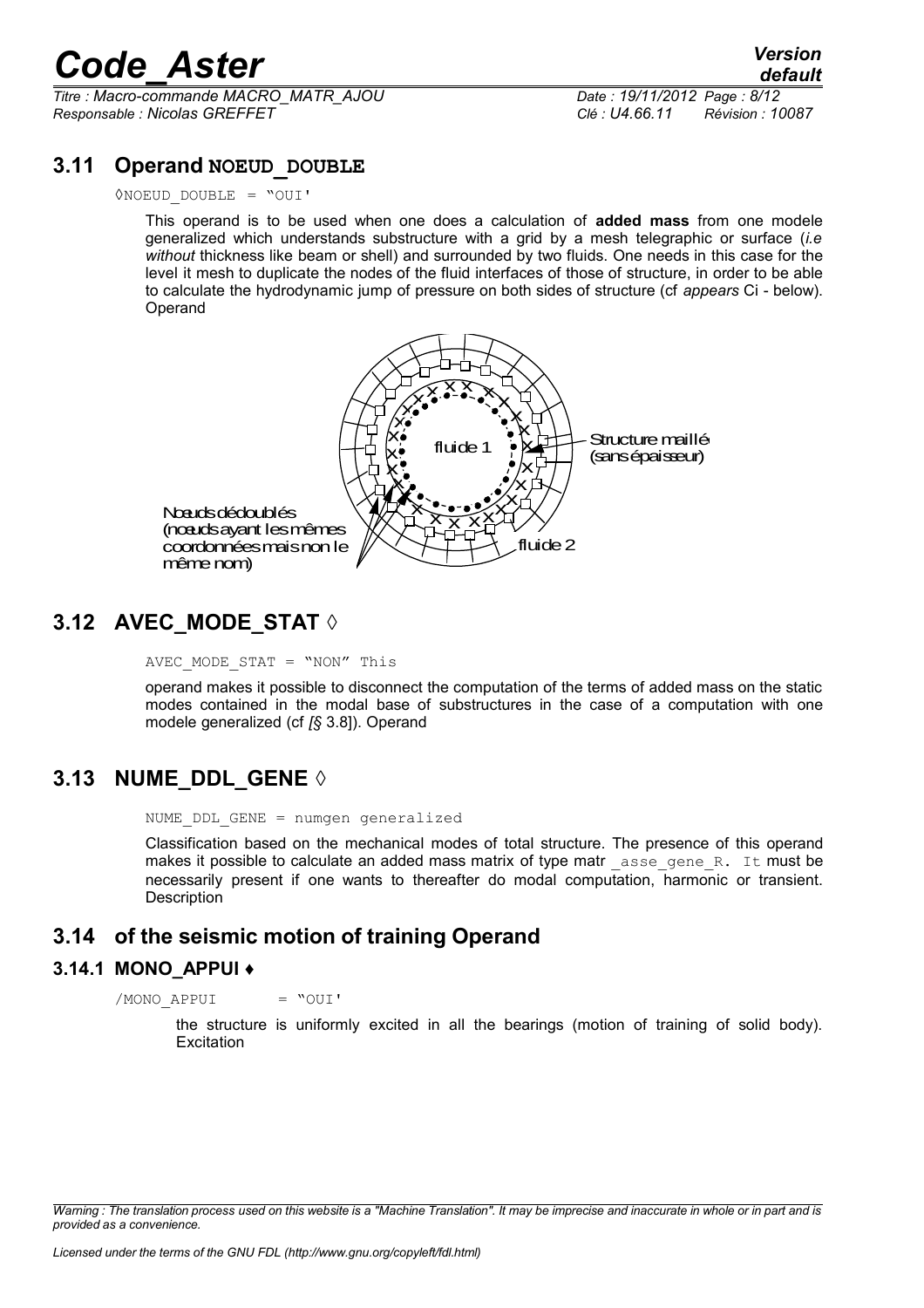*Titre : Macro-commande MACRO\_MATR\_AJOU Date : 19/11/2012 Page : 9/12 Responsable : Nicolas GREFFET Clé : U4.66.11 Révision : 10087*

# *default*

#### **3.14.2 multi bearings: operand MODE\_STAT In this case,**

the accelerations undergone by all the points of anchorage of studied structure are not inevitably identical and in phase. /♦

MODE STAT = static Modes

mode of structure: concept of type meca mode produces by the operator MODE STATIQUE [U 4.52.14] with option DDL IMPO . They correspond to the 3 or 6\*nb\_supports static modes where nb\_supports is the number of different accelerograms undergone by structure. Note:

**If**

*the structure is requested only by translations, there are then 3 nb\_supports static modes. Added*

### **3.15 forces due to the seismic motion of training: key word FORC\_AJOU Operands**

#### **3.15.1 NOEUD / GROUP\_NO ♦**

/NOEUD=noeu /GROUP\_NO =g\_noeu Nodes list

(noeu) or nodes groups  $(g\text{-}noeu)$  of structure subjected to the seismic excitation: these nodes support the d.o.f. of the bearings of structure to which are applied imposed motions. Operand

#### **3.15.2 DIRECTION ♦**

DIRECTION= ( d1 , d2, d3, r1, r2, r3) Component

of a vector giving the direction of the seisme of training in the total reference. It is a list of three realities if the imposed accelerograms are only translations. If accelerations of rotations are also imposed, a list of six realities is expected (valid for modelizations with discrete elements). Operand

#### **3.15.3 VECTEUR ♦**

```
VECTEUR= vector [vect asse gene] Name
   of the vector forces added created by the launching of operator CALC FORC AJOU [U 4.66.03].
   It there as many vectors created of occurrences of key word FORC_AJOU . Key word
```
### **3.16 solver Key word**

factor specifying the technique of resolution of system linear appearing here in the computation of the non stationary fields of pressure. See [U4.50.01]. Operand

## **3.17 INFO ◊**

INFO = Indicates

the level of printing of the results of the operator, 1

: no printing, 2

: pri of the higher triangular part of the added mass matrixes added, damping or stiffness. **Presentation** 

nti

ng

in column. Stage of execution

*Warning : The translation process used on this website is a "Machine Translation". It may be imprecise and inaccurate in whole or in part and is provided as a convenience.*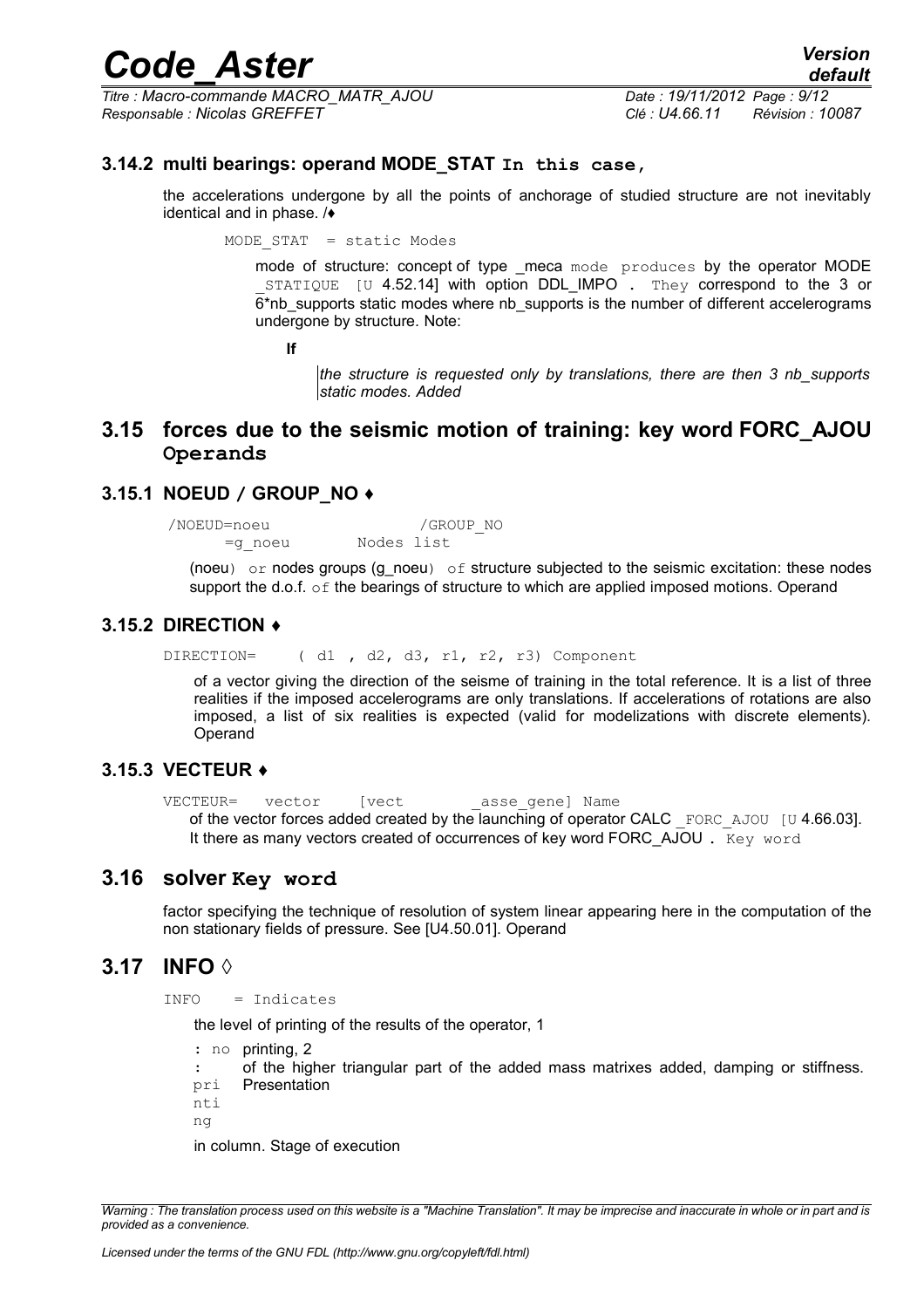*Titre : Macro-commande MACRO\_MATR\_AJOU Date : 19/11/2012 Page : 10/12 Responsable : Nicolas GREFFET Clé : U4.66.11 Révision : 10087*

# **4 One**

checks that the storage of the added matrixes is done on a full profile **. It**

is checked that the coefficients of car added mass (diagonal terms of the matrix) are well all positive. In the contrary case, an alarm message is transmitted so that the user checks the directional sense of the norms. In the case of

a computation of added mass on one modele generalized, one informs the user on the recopies of fields of structural displacements in the fluid (many recopied values) and one indicates how to change the distance from reference (DIST\_REFE). Example

# **5 Example**

## **5.1 1: Computation of the added mass matrix of a structure made up of two concentric cylinders separated by an incompressible fluid**

the cylinders are supported each one by springs. The added mass matrix is calculated for the first two modes of structure, namely the modes of rigid body of each cylinder in direction OX (cf *diagram* ). One will present here only the stages of the command file, because this example is inspired by benchmark FDLV101 [V8.01.101]. For the detail of the syntax of the other operators, the user will be able to thus refer to the command file of this benchmark. Assignment



1)of model structure total (including the two cylinders and their springs of self-supporting quality). 2)

Computation of the eigen modes of structure in the vacuum 3)

Generalized classification based on the calculated mechanical modes 4)

*Warning : The translation process used on this website is a "Machine Translation". It may be imprecise and inaccurate in whole or in part and is provided as a convenience.*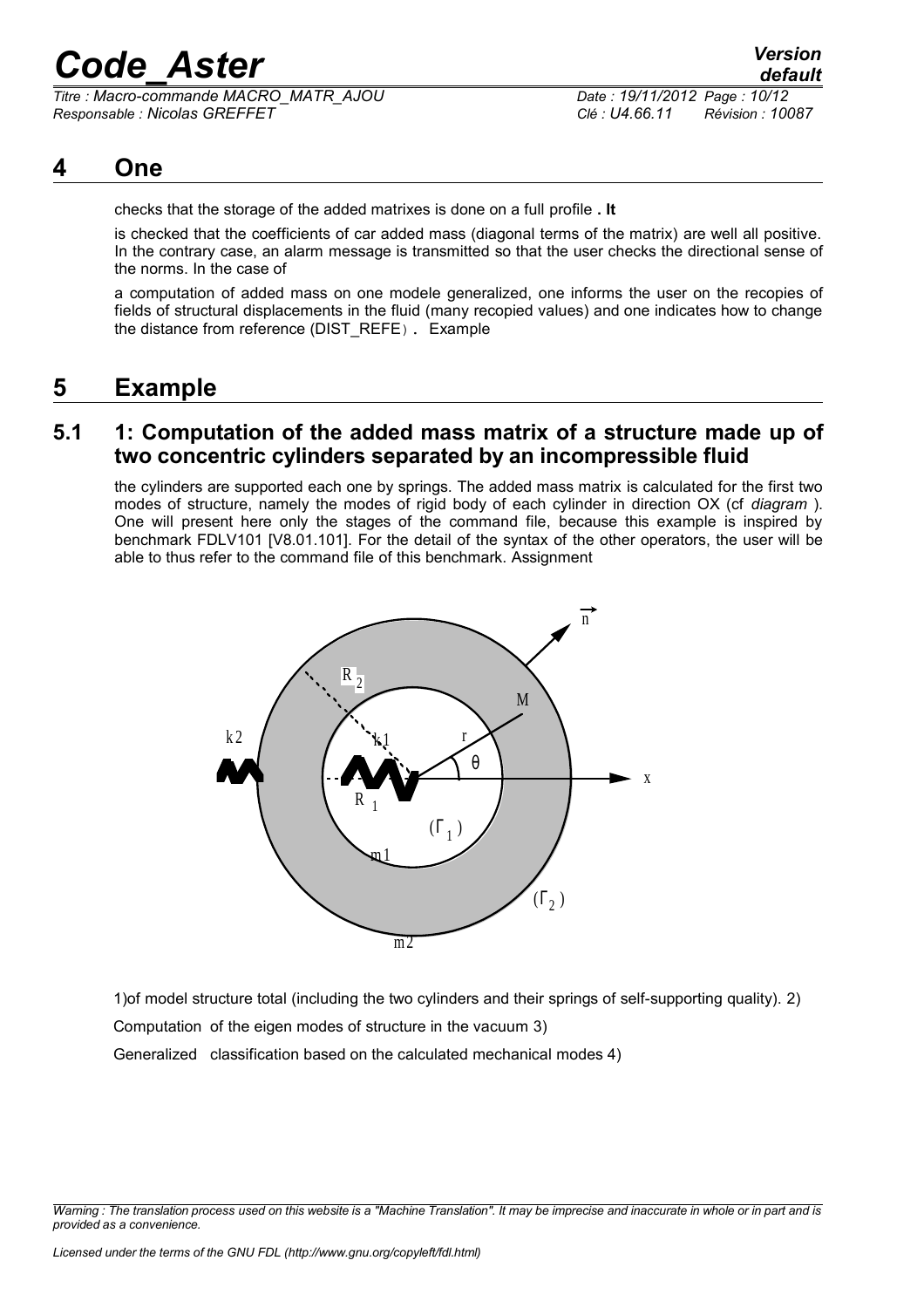*Titre : Macro-commande MACRO\_MATR\_AJOU Date : 19/11/2012 Page : 11/12 Responsable : Nicolas GREFFET Clé : U4.66.11 Révision : 10087*

Computation of the added mass matrix of type matr  $\alpha$  asse gene  $r$  (operand NUME DDL GENE present ). So one can then calculate the eigen modes of "wet" structure MACRO

**\_MATR\_AJOU (MAILLAGE** = Maya, GROUP\_MA\_FLUIDE = "grfluide **"** , GROUP\_MA\_INTERF = grinter **,** MODELISATION  **= "PLANE",** FLUIDE  $=$   $F$  (RHO  $=$  rho, GROUP MA = "grtotal"), DDL\_IMPO  $=$   $F$  (GROUP NO = "noflui", PRES FLUIDE  $= 0.$  ), MATR MASS AJOU = massaj, MODE\_MECA = modes, NUME\_DDL\_GENE  **=** numgen, INFO  $=1$ ) 5)

Computation of the mass matrixes and stiffness generalized on the generalized classification based on the calculated mechanical modes numgen. These matrixes are of type [matr asse gene r] 6)

Computation of the total mass matrix of the structure (more generalized mass matrix added mass matrix) 7)

Computation of the modes of immersed structure. 8)

Restitution of the modes "wet" on physical base. Example

*Warning : The translation process used on this website is a "Machine Translation". It may be imprecise and inaccurate in whole or in part and is provided as a convenience.*